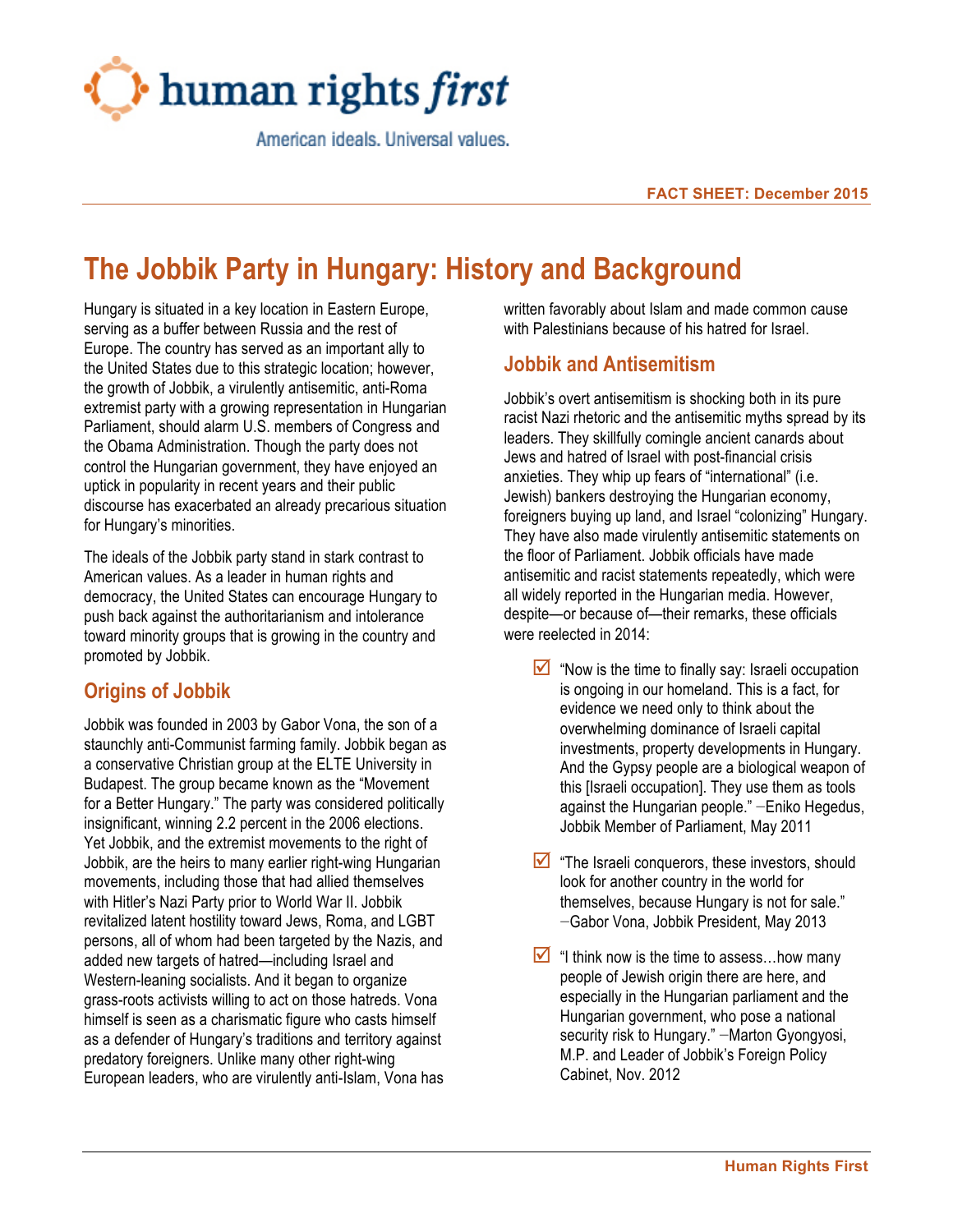$\triangleright$  "Hungary is preparing for two huge commemoration events in 2014: one is about the Hungarian victims, the heroes, who fell in the [Second World] war, the other is the Holoscam... excuse me, Holo—caust... still not working, Holocaust. It was intended, excuse me." −Tibor Agoston, Jobbik Member, Debrecen City Council, Feb. 2014

# **Antisemitic Attitudes in Hungary**

A number of recent surveys indicate that antisemitic attitudes remain widespread—and are by no means limited to Jobbik supporters. In 2012, as Jobbik's popularity was rising along with its antisemitic rhetoric, the European Union surveyed Jews to learn whether antisemitism was a problem for them. The survey found that:

- $\sqrt{90}$  percent of respondents who consider themselves Jewish and who were living in Hungary at the time of the survey consider antisemitism to be "a very big" or a "fairly big" problem.
- $\overline{\phantom{a}}$  90 percent said antisemitism has increased in the past five years.
- $\triangledown$  72 percent consider expressions of hostility towards Jews in the street or other public spaces to be "a very big" or "a fairly big" problem in Hungary.
- $\overline{9}$  75 percent said that they frequently hear that Jews have too much power in Hungary.
- $\overline{\phantom{a}}$  59 percent had heard Jews being blamed for the current economic crises.
- $\overline{\phantom{a}}$  57 percent had heard someone say that Jews have exploited Holocaust victimhood for their own purposes.

A more recent survey documented a rise in antisemitic attitudes among the Hungarian public after Jobbik's entrance into the Hungarian mainstream and the Parliament. This poll, conducted in November 2013 by the Action and Protection Foundation (TEV), a Jewish group in Hungary, found that up to 40 percent of respondents had antisemitic attitudes. Moreover the pollster, Andras

Kovacs of the Central European University in Budapest, reported that among those who accepted some antisemitic stereotypes, the proportion of people who displayed open antipathy toward Jewish individuals increased dramatically in 2010, when the xenophobic far-right Jobbik party entered parliament for the first time.

"There is a clear correlation between Jobbik's entrance and the prevalence of antisemitism in polled populations," Kovacs said. Kovac concluded that 35-40 percent of the 1,200 people surveyed accepted some antisemitic stereotypes: 7 percent were deemed extremely antisemitic, one-quarter of the sample appeared "devoid of any form of antisemitic prejudice," and the remaining third could not be categorized.

A 2015 global study by the Anti-Defamation League also found that 40 percent of Hungarians expressed antisemitic attitudes, as determined by an 11-question standardized survey on attitudes toward Jews. Sixty percent of Hungarian survey respondents agreed that "Jews still talk too much about what happened to them in the Holocaust" and 59 percent believed that "Jews have too much power in the business world."

The Global 100 Survey findings confirmed the work of many previous pollsters, scholars, and human rights activists. Polling confirms that antisemitism is most prevalent among Jobbik supporters but not all Jobbik voters are antisemitic. Kovac's study found that about half of Jobbik supporters were antisemitic.

# **Jobbik and Anti-Roma Sentiment**

The Roma are Hungary's largest minority, making up about 7 percent of the country's 11 million residents. As is the case elsewhere in Europe, Roma have not been well integrated into Hungarian society, where they face official and private hostility and discrimination in employment, housing, and education. The vast majority of Roma live in poverty—at least half a million people. The Commissioner for Fundamental Rights for Hungary, Laszlo Szekely, noted in his 2012 report that about 10 percent of Hungarian villages either "have irreversibly become ghettos of poor Roma people or are becoming so." In 2011, three-quarters of Romani males between the ages 15–64 were unemployed. The unemployment rate of Romani women has always been even higher, estimated at 84 to 87 percent in 2011. Negative attitudes about the Roma cut across a wide swath of Hungary's population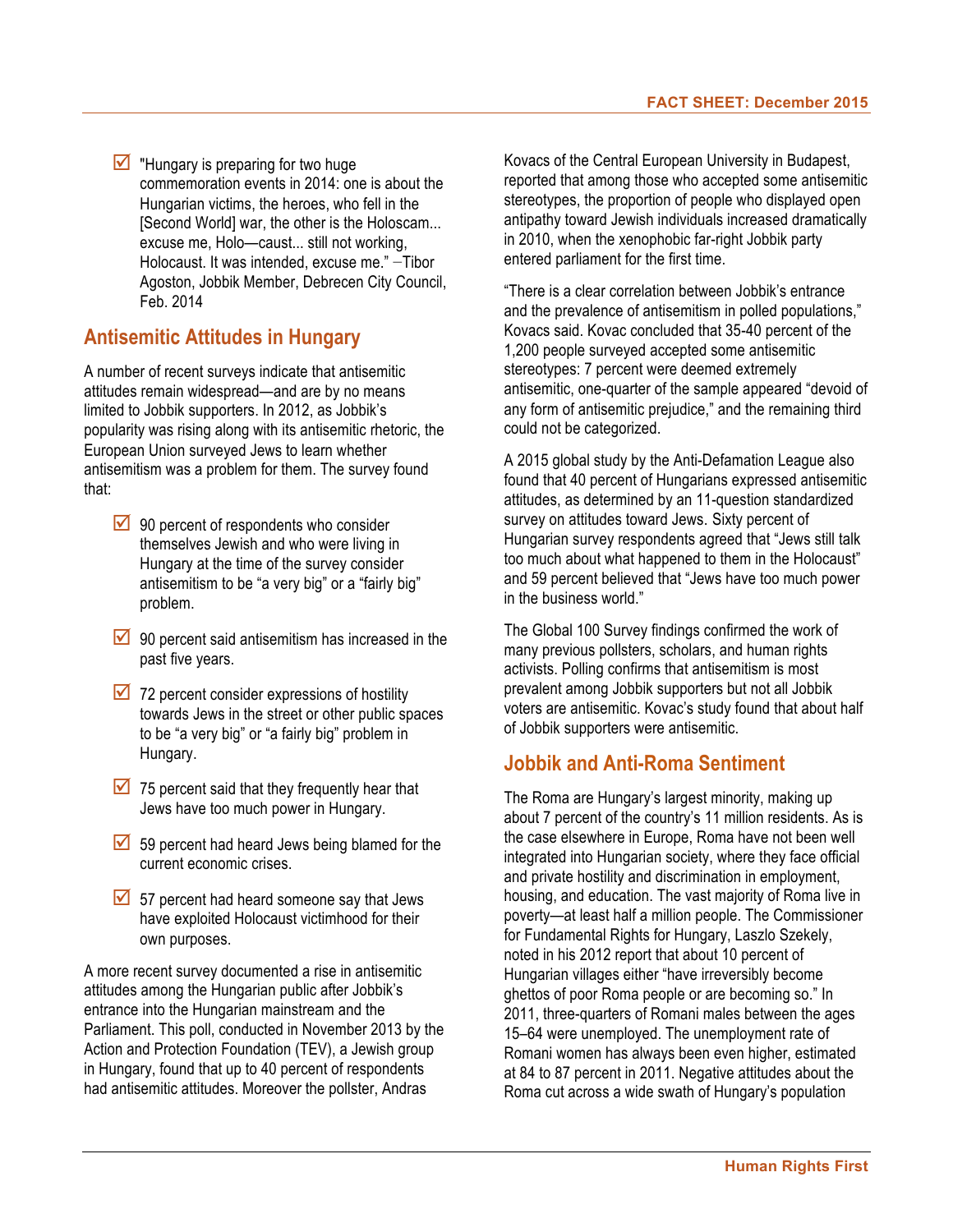and its political leaders. Nevertheless, Jobbik's leaders have tried to use their political gains to make it more acceptable to express anti-Roma hatred in public discourse.

Beginning with its 2007 pre-election campaign, Jobbik repeatedly used the racist noun "Gypsycrime" to suggest that Roma citizens are genetically prone to becoming criminals. It also ran a campaign ad that said "You want to get rid of parasitism? Then vote for Jobbik!" The ad showed a mosquito under a red "No" circle. Many Jobbik leaders combine anti-Roma and antisemitic rhetoric, or imply that both are non-Hungarians.

Some evidence suggests that Jobbik is having an impact on perceptions by and about Roma. In a study carried out by the official Equal Treatment Authority, 95 percent of Roma in Hungary believed that ethnic discrimination is widespread and has been growing in recent years. In 2011, a survey of attitudes towards Roma in Hungary found that 60 percent of those surveyed shared the view that "the inclination to criminality is in the blood of Gypsies."

Previous surveys that asked the same question, however, showed that public attitudes have barely improved over the last decades. For example, the percentage of people agreeing that Roma have a genetic predisposition to crime was 64 percent in 1994, dropped as low as 53 percent in 2002, but rebounded to 60 percent in 2008. Moreover, the number of Hungarians who accept school segregation, though low, is rising. The percentage of Hungarians who said that "all gypsy children have the right to attend the same class as non-gypsies" fell from 89 percent in 2002 to 86 percent in 2008 to 82 percent in 2011.

According to a 2012 study by the TARKI Social Research Institute, 60% of the population in Hungary believed that criminality was in the "gypsy" blood, and 82% declared that the Roma population's problems would end "when they started working." An additional 42% of Hungarians thought it would be right for clubs or pubs to forbid Roma access, and two- thirds of Hungarians said they would not allow their children to become friends with a Roma child.

As these figures show, no government of any political party in Hungary has done much to eradicate these old prejudices, but Jobbik has certainly been effective in exploiting them (though seemingly not as effective as it has been in increasing antisemitic sentiment).

## **Hate Attacks Against Roma**

The Hungarian government has failed to investigate, prosecute, and punish those responsible for hate attacks. Although Hungary has not kept reliable hate-crime statistics, it is clearly the Roma who are most often targeted for racist violence. In a rare study of hate-crime motivations by the Athena Institute, 48 percent of verified hate-crime cases were found to be motivated by racism, 44 percent by antisemitism, four percent by homophobia, and 4 percent by both racism and antisemitism.

In a spree of attacks in 2008 and 2009, extremists killed six Roma Hungarians, including a 4-year-old boy, and wounded 55 people, almost all of them Roma. In a number of the "Roma Murders" cases, assailants threw Molotov cocktails at Roma homes, and sometimes then shot from close range at the people fleeing the burning house. In 2009, four suspects were arrested. Their trial took two and a half years. NGOs and families of the victims complained that police had botched the investigation and had failed to bring a case against other known conspirators. In August 2013, four-and-a-half years after the first shooting, four neo-Nazis were convicted. Three were sentenced to life in prison, and the fourth, who drove a getaway car, was sentenced to 13 years in prison. One of the murderers confessed that his intention was to intimidate the entire Roma community. Hungarian Human Resource Minister Zoltan Balog hailed the verdicts, and acknowledged that the case had been mishandled. "While accepting the fact that we must recognize that the complete truth has not been uncovered, this sentence strengthens my belief that no perpetrators of racist crimes can escape the law in Hungary, and especially savage murderers pay a worthy penalty for their deed," he said. None of the Roma citizens interviewed for this report expressed any hope that conditions in Hungary would improve.

### **Jobbik and Homophobia**

In 1995, Hungary amended its laws on unmarried couples living together to include same-sex couples. These "registered partnerships" do not have the same legal status as marriage; same-sex couples do not have the right to take each other's names or adopt children. Jobbik, like the ruling Fidesz Party and other socially conservative parties, opposes expanding LGBT rights, particularly same-sex marriage.